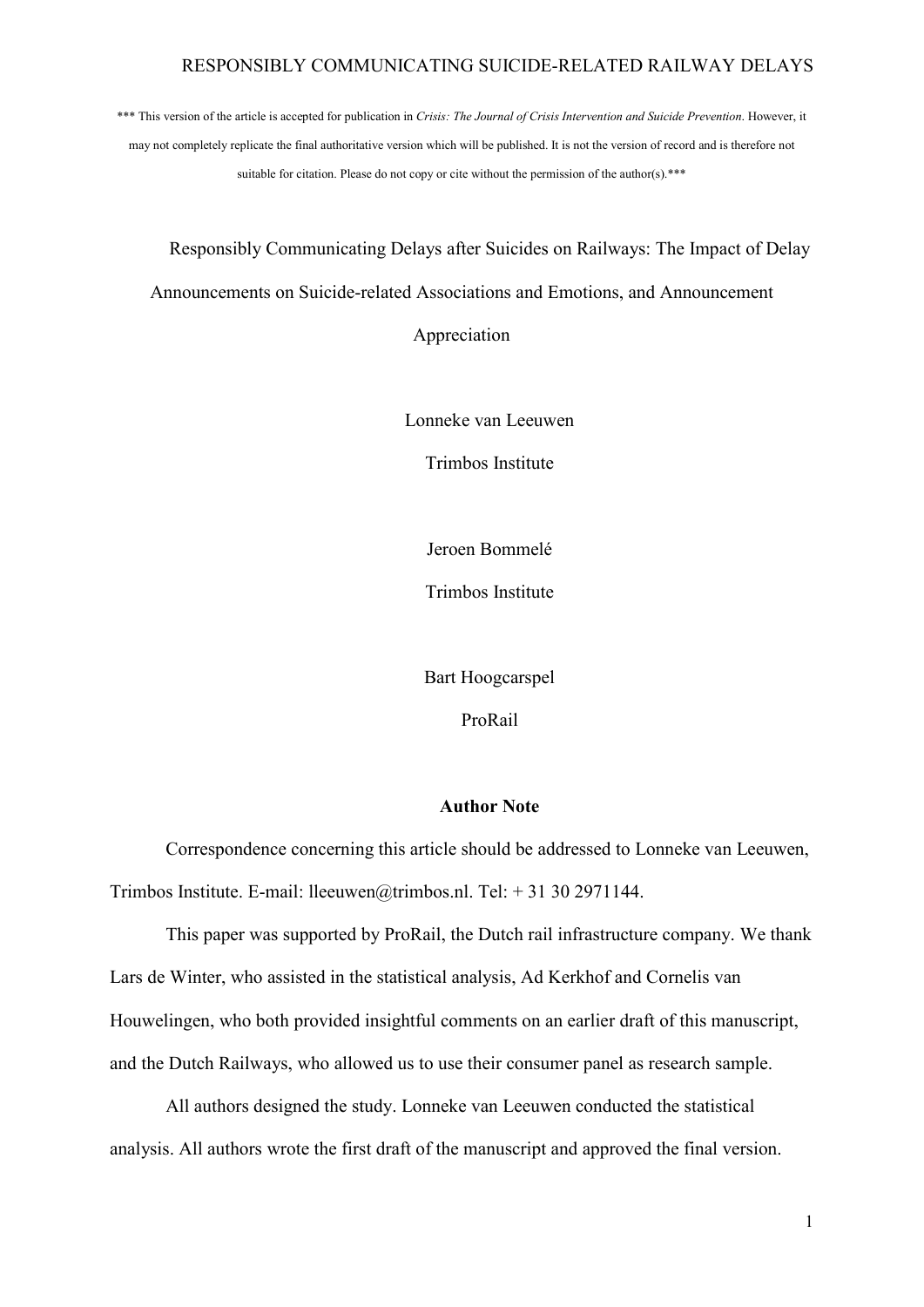#### **Abstract**

**Background:** By communicating *collision with a person* as a reason for post-suicide railway delays, railway companies may involuntarily communicate to the public that colliding with a train is a suicide method. **Aims:** To compare the impact of the *collision with a person* delay announcement with an announcement about *emergency services* and one about *collision with an animal* (control announcement), we measured suicide-related emotions, associations with suicide, and announcement appreciation. **Method:** A randomized controlled online experiment (*N* = 664). **Results:** After exposure to the *collision with a person* announcement, participants were 9.1 times more likely to indicate suicide as the most probable reason for the delay than after the *emergency services* announcement. The emotional impact of both announcements was low. Still, participants reported more anger toward the victim after exposure to the *collision with a person* announcement than after exposure to the *emergency services* announcement. Announcement appreciation was significantly higher after exposure to *collision with a person*. **Limitation:** This online experiment may have reflected real-life situations concerning train delays to only a limited extent. **Conclusion:** From the perspective of suicide prevention, the *emergency services* announcement is a more appropriate delay announcement than the *collision with a person* announcement*.*

*Keywords*: suicide prevention; responsible communication; suicides on railways; implicit association test.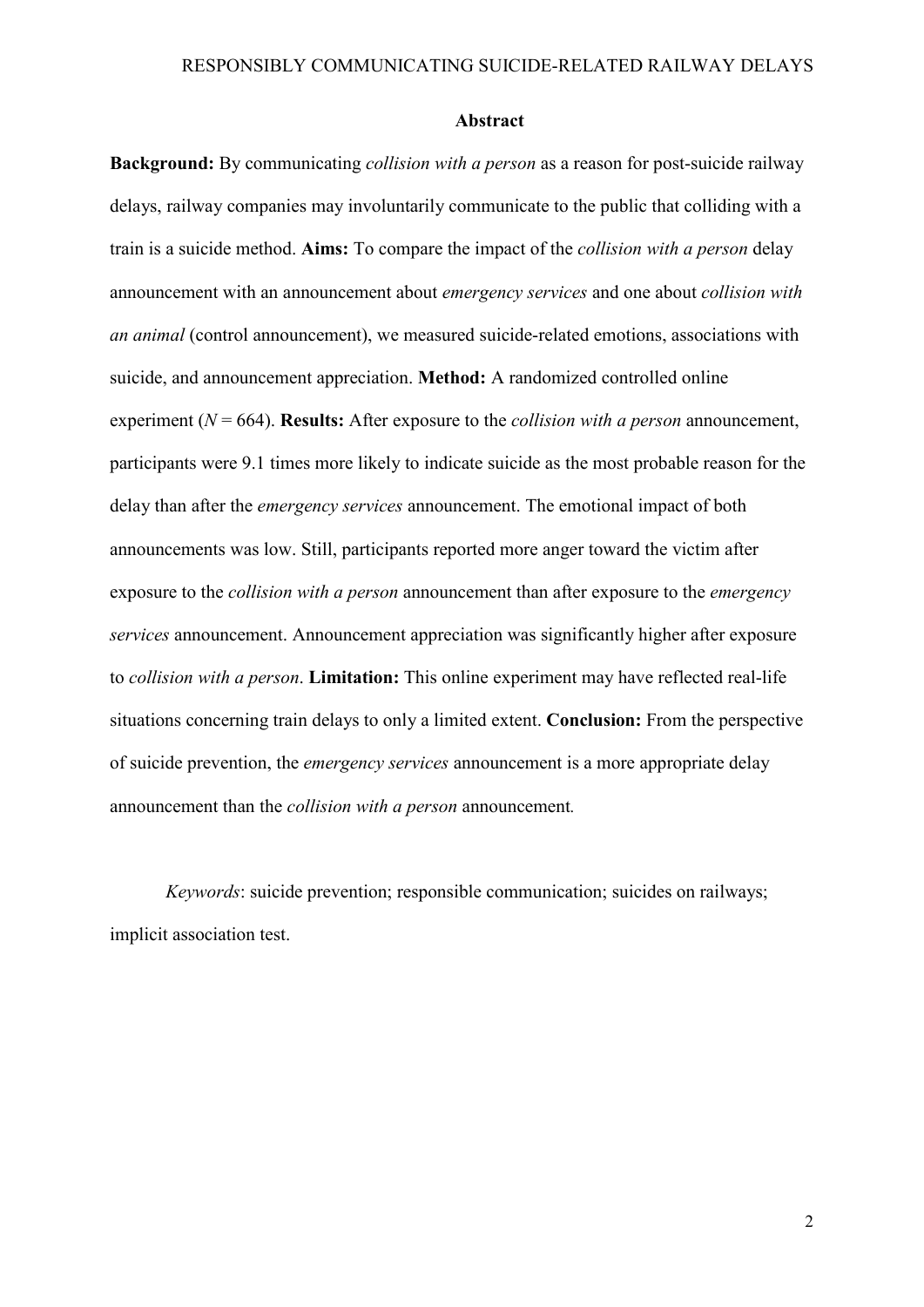Responsibly Communicating Delays after Suicides on Railways: The Impact of Delay Announcements on Suicide-related Associations and Emotions, and Announcement Appreciation

In the Netherlands, about 200 individuals die by suicide on the railways each year (ProRail, 2018), comprising about 10% of suicides in the country (CBS, 2018). Post-suicide train delays are communicated to the Dutch public as delays due to a *collision with a person* (Dutch: *aanrijding met een persoon*). The announcement is made via various media channels such as audio and text announcements at train stations, websites of local news organizations, and Twitter accounts. Suicides make up 94% of fatal train incidents after which *collision with a person* is broadcast (personal communication with ProRail, 2019). Therefore, the public may have grown to understand that *collision with a person* means that a suicide occurred and that colliding with a train was the method.

Confronting the public with suicide through this announcement may have an emotional impact on them (Majava & McNaughton Nicholls, 2015). They may experience feelings of sadness for the person involved or anger toward the person or organization that they hold responsible for the delay. More importantly however, communicating (albeit implicitly) that colliding with a train is a suicide method is risky from the perspective of suicide prevention. First, the availability of lethal means is a strong motivation for selecting these means for suicide (Law et al., 2009), and restricting access to lethal means is considered a key element of suicide prevention strategies (Hawton, 2007). It was shown in Hong Kong, for example, that the number of suicides on railways decreased after the implementation of measures that limited access to railway tracks (Law et al., 2009). In the Netherlands also, access-limiting measures have been implemented, such as fences and motion sensor lights. The *collision with a person* announcement, however, may convey to the public that colliding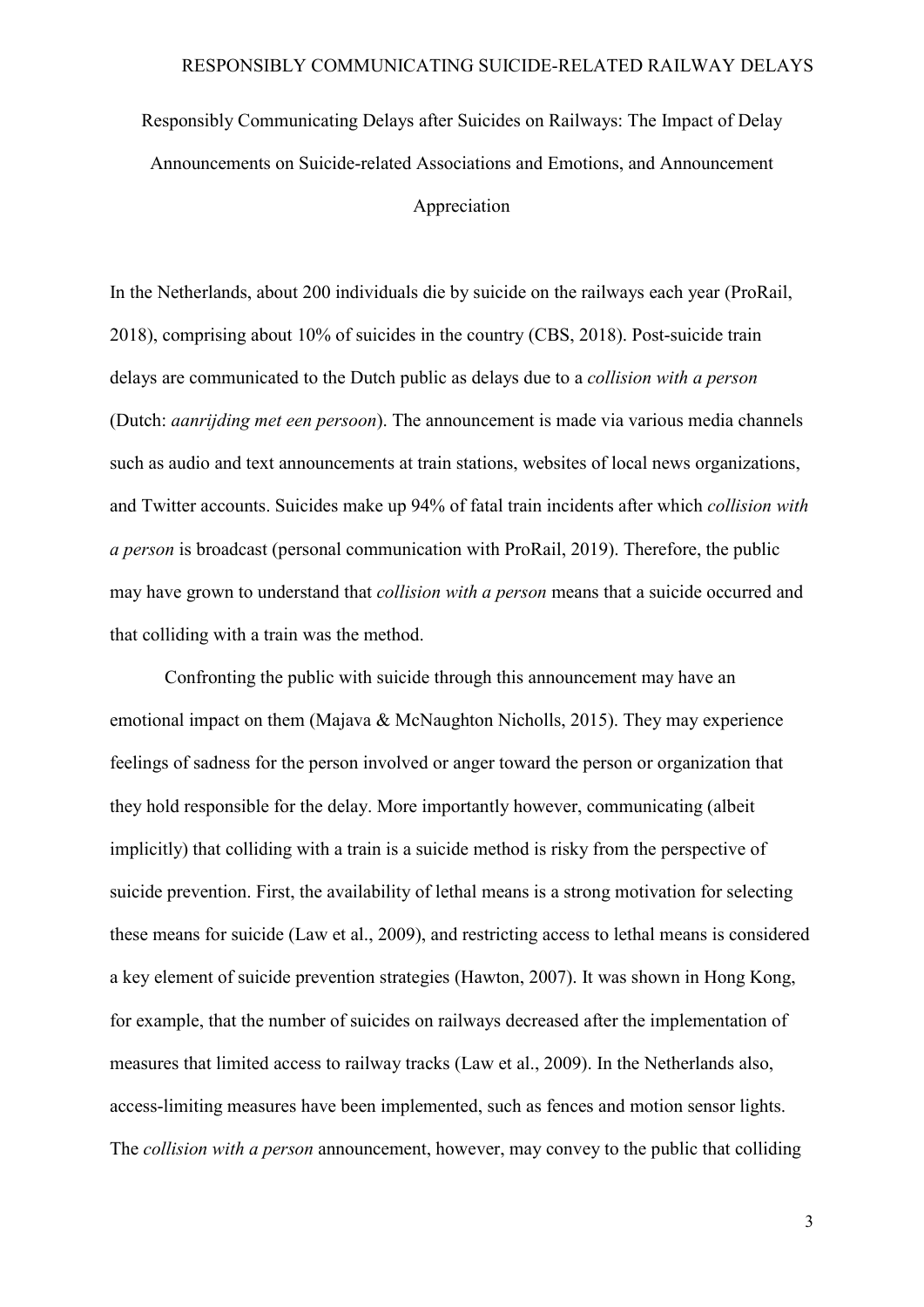with a train is still available as a suicide method, despite these measures. Second, the public may be frequently confronted with *collision with a person*, with 200 suicide incidents a year and the broadcasting of the announcement through various media channels. Therefore, *collision with a person* may communicate that multiple others used colliding with a moving train as a method to end their lives. Behavior change theories acknowledge that people's behavior is greatly influenced by what they see or hear of others doing (descriptive norms: Cialdini & Goldstein, 2004). Thus, the *collision with a person* announcement may add to the perception of the commonness of suicide by colliding with trains, which may in turn motivate individuals with suicidal behavior to perform the same behavior. Indeed, media studies have shown that mass media messages in which suicide methods are described may lead to imitative behaviors (e.g., Chen et al., 2014, 2016; Gunnell et al., 2015) and that refraining from describing suicide methods may prevent suicides (Etzersdorfer & Sonneck, 1998). Etzersdorfer and Sonneck's (1998) study, for example, showed a 75% decrease in suicide rates after newspaper professionals adhered to guidelines not to report details regarding railway suicides and not to give such reports front-page prominence.

A less risky announcement for communicating post-suicide-related train delays may be *due to emergency services* (Dutch: *inzet van hulpdiensten*). This announcement is currently broadcast in cases of non-suicide-related train delays involving emergency services such as ambulance/police services. A potential advantage of using this announcement for post-suicide delays is that the delay is not directly interpreted as suicide related. Associations with suicide may therefore be weaker, potentially lowering the commonness of suicide by colliding with trains and evoking fewer imitative behaviors and emotions. A potential disadvantage is that the announcement is less transparent about the exact cause of the delay and therefore may not be appreciated by the public (Majava & McNaughton Nicholls, 2015).

4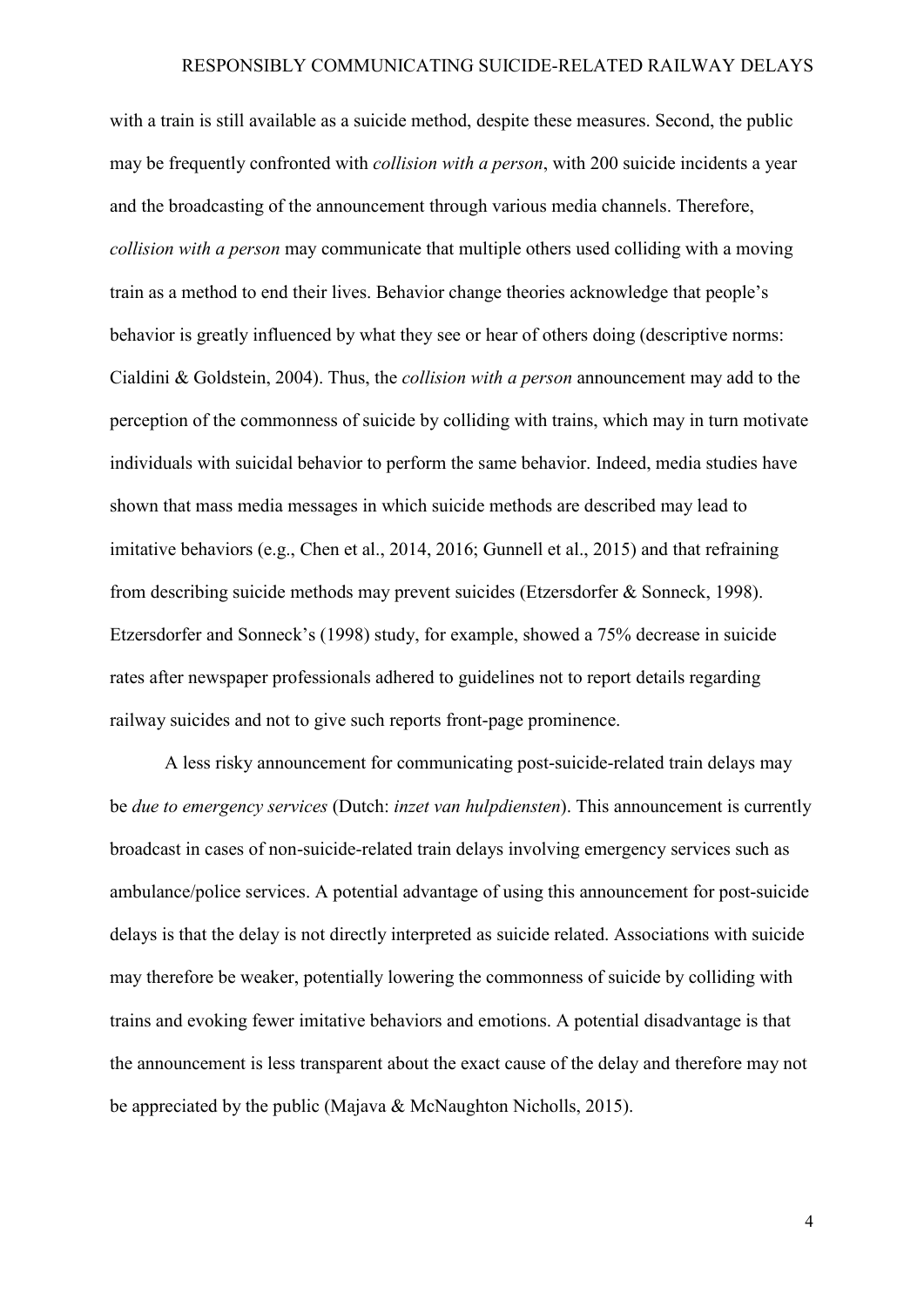Identifying the optimal post-suicide delay announcement is challenging for railway companies. To our knowledge, only one study compared different delay announcements (Majava & McNaughton Nicholls, 2015). In that study, the announcement *due to a person [being] hit by a train* was compared to *emergency services dealing with an incident*. Although travelers found both announcements informative, the latter announcement was perceived as less graphic and less upsetting than the first. Given these results, it was recommended to use the *emergency services dealing with an incident* announcement rather than *due to a person [being] hit by a train*.

Although the *collision with a person* announcement is broadcast via multiple media channels in the Netherlands, its impact on emotions and imitative behaviors may depend on the personal relevance of the announcement. People receive many (media) messages in daily life but have only limited time and capacity to process them. The Elaboration Likelihood Model suggests that individuals scrutinize only those messages that are personally relevant (Petty & Cacioppo, 1986). Delay announcements like *collision with a person* may be most personally relevant for passengers on the train involved in the incident and for travelers awaiting this train. When individuals consider the announcement, its associations with suicide may be triggered and strong emotions may be experienced. Thus, the impact of the *collision with a person* announcement may be limited to a subgroup of the public, namely those for whom the announcement is personally relevant.

Given this synthesis, we test the following hypotheses:

- H1: the *collision with a person* announcement is more strongly associated with the concept of suicide than *emergency services* or *collision with an animal* (control announcement).
- H2: the emotional impact of the *collision with a person* announcement is stronger than that of *emergency services* or *collision with an animal*.

5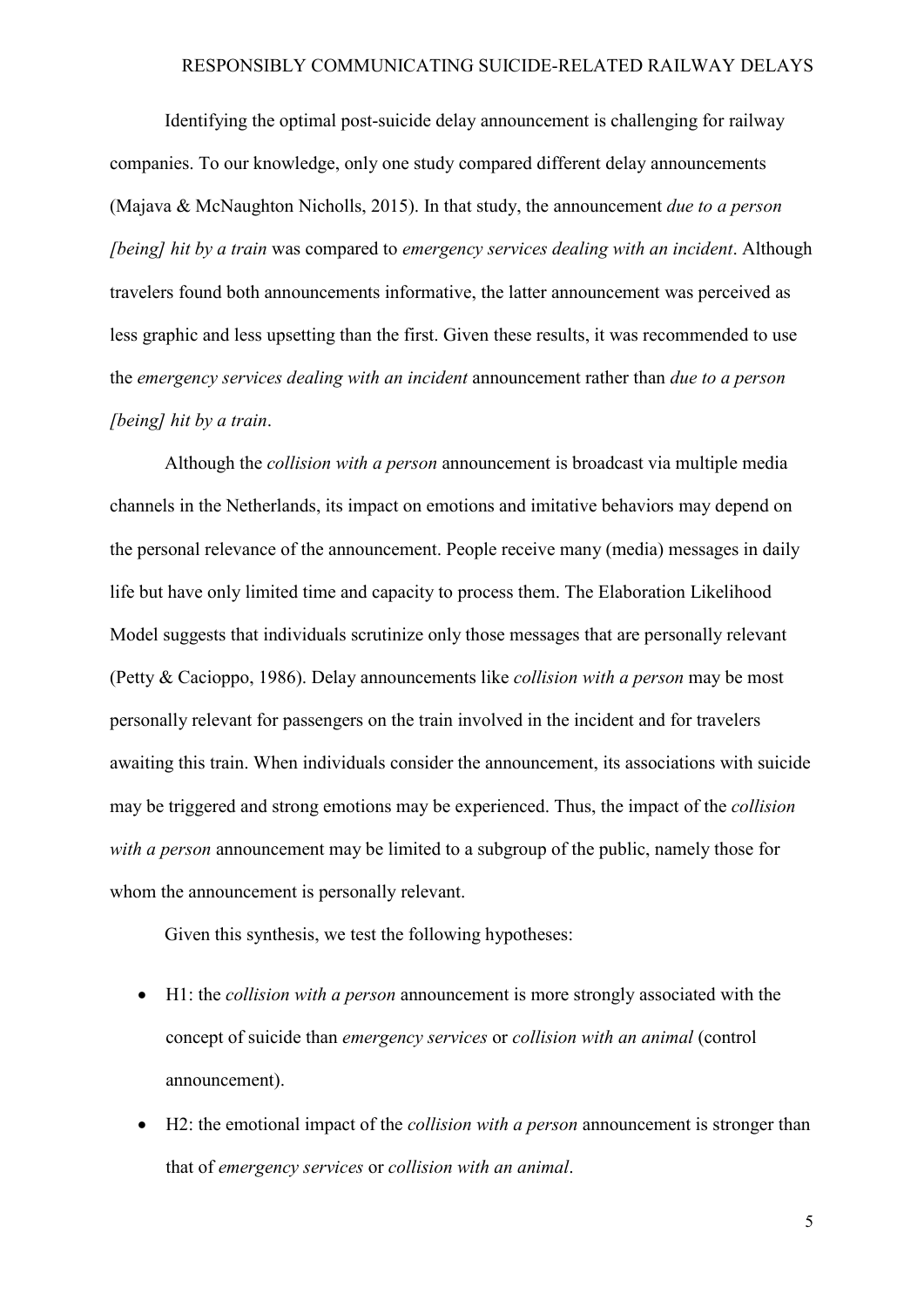- H3: personal relevance of the delay increases the impact of the delay announcement, such that those who are not affected by the delay form weaker associations with the concept of suicide and respond less emotionally.
- H4: the *collision with a person* and *collision with an animal* announcements are better appreciated than *emergency services*.

#### **Method**

# **Participants and Procedure**

An email with a link to the online survey was sent to 3998 members of the Dutch railway consumer panel (minimum age: 18 years). This panel consists of about 70,000 train travelers, who agreed to participate in studies related to traveling by train. Participants for the current study were recruited via market research agency MWM2.

The study was described as being aimed at improving communications about railway delays. To prevent activation of the concept of *suicide*, we avoided suicide-related words in the study description. We also avoided references to the first and second authors' affiliation, the Trimbos Institute, a well-known mental health research institute. Upon entering the survey, participants gave informed consent and were randomized to exposure to one of six written scenarios (see Stimulus Material). Participants then completed the survey. On the debriefing page, we described the exact aims of the study and provided information about contacting the Dutch suicide prevention helpline (113 Suicide Prevention, www.113.nl). The Trimbos Institute's Ethical Committee gave ethical approval for the study.

## **Stimulus Material**

The six scenarios differed on two factors. The first factor was type of delay announcement: *collision with a person*, *emergency services*, or *collision with an animal*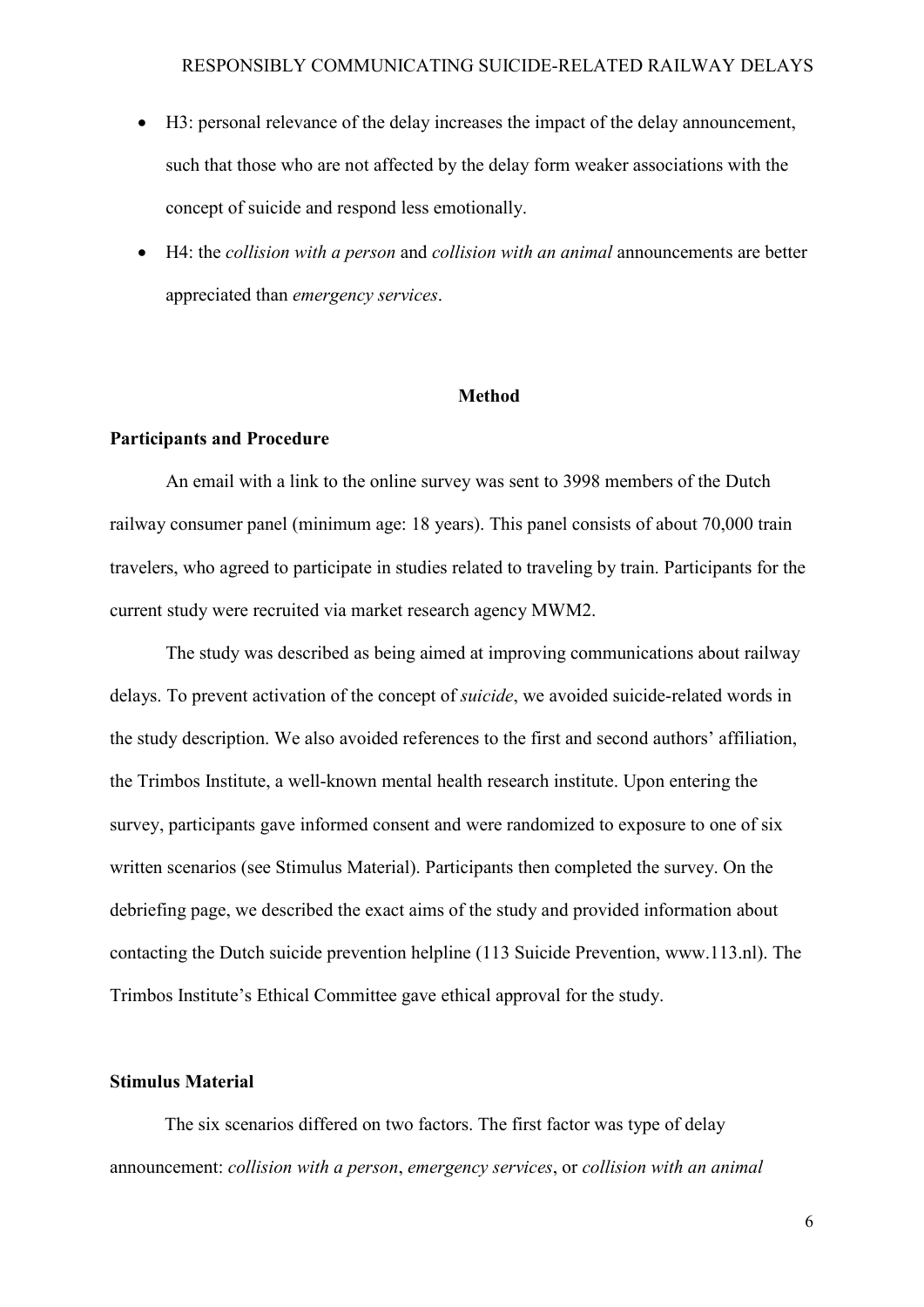(control announcement). The second factor was personal relevance of the delay. In the *personally relevant* condition, the suspended train was the train to participants' imagined destination (Amsterdam). In the *not personally relevant* condition, the suspended train was not the train to participants' imagined destination (Arnhem). The scenarios with the manipulations are presented in Table 1.

Table 1

#### *Stimulus Material. Description of the Scenario and Manipulations*

Imagine this: you are walking on [platform 7 (*relevant*) / platform 3 (*not relevant*)] of Utrecht Central Station. You are about to take the train to [Amsterdam (*relevant*) / Arnhem (*not relevant*)] and are headed to an important appointment. You are on time: the train will arrive at your platform in 10 minutes: [platform 7 (*relevant*) / platform 3 (*not relevant*)]. Then, you hear the following message coming from the platform speakers: "Due to [cause of delay], the intercity to Amsterdam will not depart from platform 7." Then, information is given about how travelers can reach Amsterdam. [So, you can continue your journey as planned and without delay (*not relevant*)].

*Note*. *(Not) relevant* indicates whether the reader's imagined journey is (not) personally affected by the delay.

# **Measures**

**Manipulations checks.** We used two open questions to verify whether participants were able to correctly reproduce the delay announcement content and whether their imagined journey was delayed or not.

**Imagination.** To ensure that participants were able to imagine themselves well in all scenarios, we assessed the extent to which they were able to imagine themselves in the scenario (0 = *not at all*, 10 = *very much so*). Mean imagination in all scenarios was high (> 7.56).

**Explicitly measured associations with suicide***.* We asked participants to indicate which event was the most probable cause of the delay. The answer options were: collision with an animal, accidental collision with a person, emergency services handling an accident, terrorist attack, or collision with a person who was on the tracks on purpose. If participants responded that the delay was probably caused by a train colliding with a person who was on the tracks on purpose, we assumed participants explicitly associated the announcement with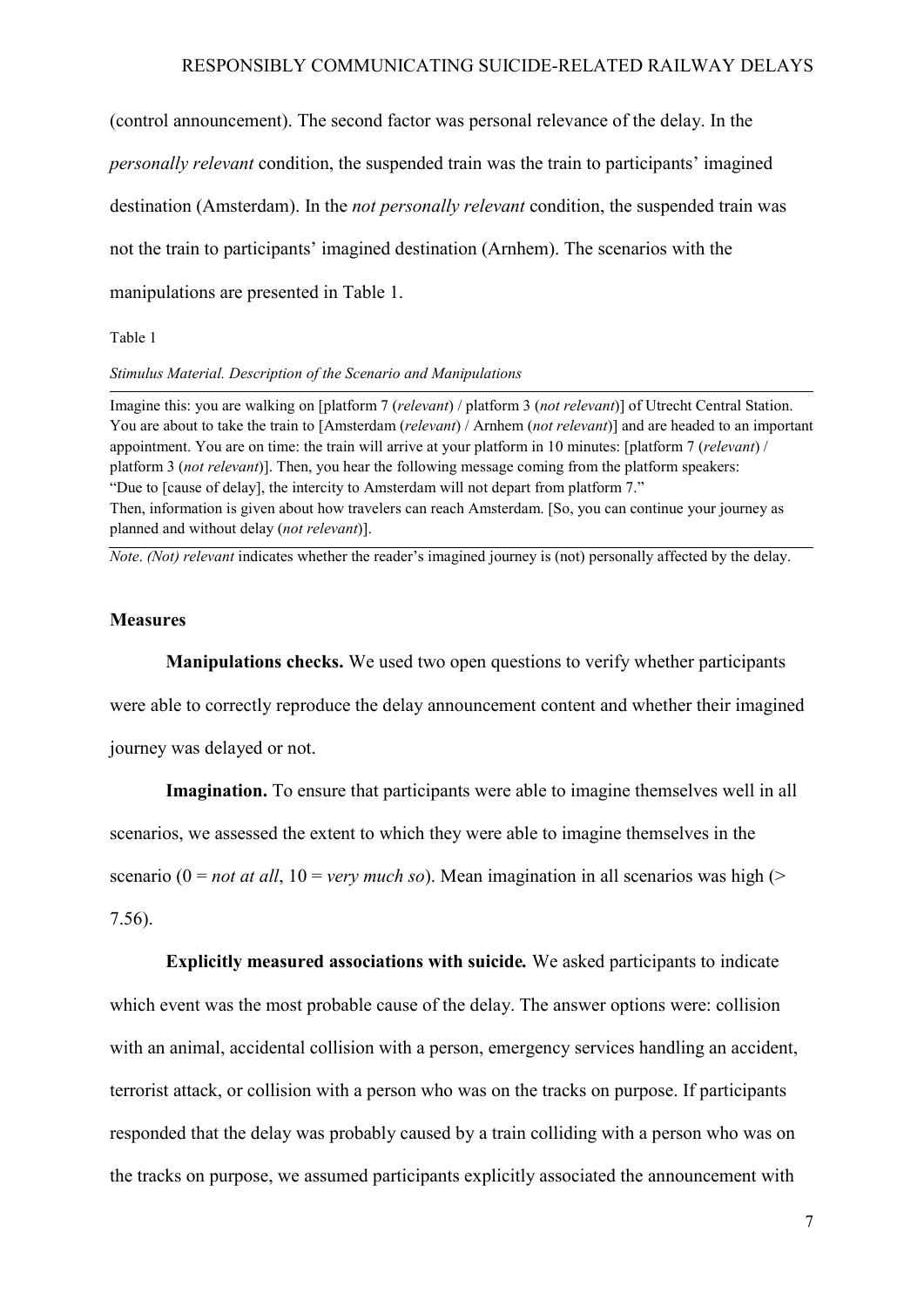suicide. If this event was chosen, the answer was coded as 1; otherwise, the answer was coded as 0.

**Implicitly measured associations with suicide.** Participants completed a suiciderelated Word Association Test (WAT; see Electronic Supplementary Material 2). WATs measure implicitly the extent to which certain concepts are activated after exposure to stimuli (Stacy, Ames, & Grenard, 2005). For example, if the concept *suicide* is activated after exposure to a delay announcement, participants may associate the word "jump" with "jumping in front of a train". If the concept *suicide* is not activated, participants may associate the word "jump" with things like trampolines, sports, or frogs.

In the WAT, five ambiguous stimulus words, randomly mixed with five filler words, were presented in Dutch: *way out*, *crisis*, *ambulance*, *attempt*, and *jump*. Participants were instructed to type the first word that came to mind after reading each of these words. At the end of the survey, the stimulus words along with the self-typed responses were presented. Participants then indicated which one of eight answer categories best matched each of their responses (Shono, Ames, & Stacy, 2016). If participants self-categorized their response as matching the category *suicide on the railway*, we coded the response as a suicide-related word. If this category was not chosen, we coded the response as a non-suicide-related word. The number of suicide-related words was summed (range 0 to 5) to yield a measure of implicitly measured associations with suicide.

**Emotional impact.** Emotional impact was assessed with five statements measuring emotions relevant to post-suicide delay announcements (Majava & McNaughton Nicholls, 2015). Participants indicated the extent to which they agreed with the statements (0 = *not at all*, 10 = *very much so*). A factor analysis revealed three factors. The first factor consisted of the items *I felt frustrated by the delay* and *I felt anger towards ProRail/Dutch Railways*. Responses to these items were averaged to yield a composite score labeled *Anger about the*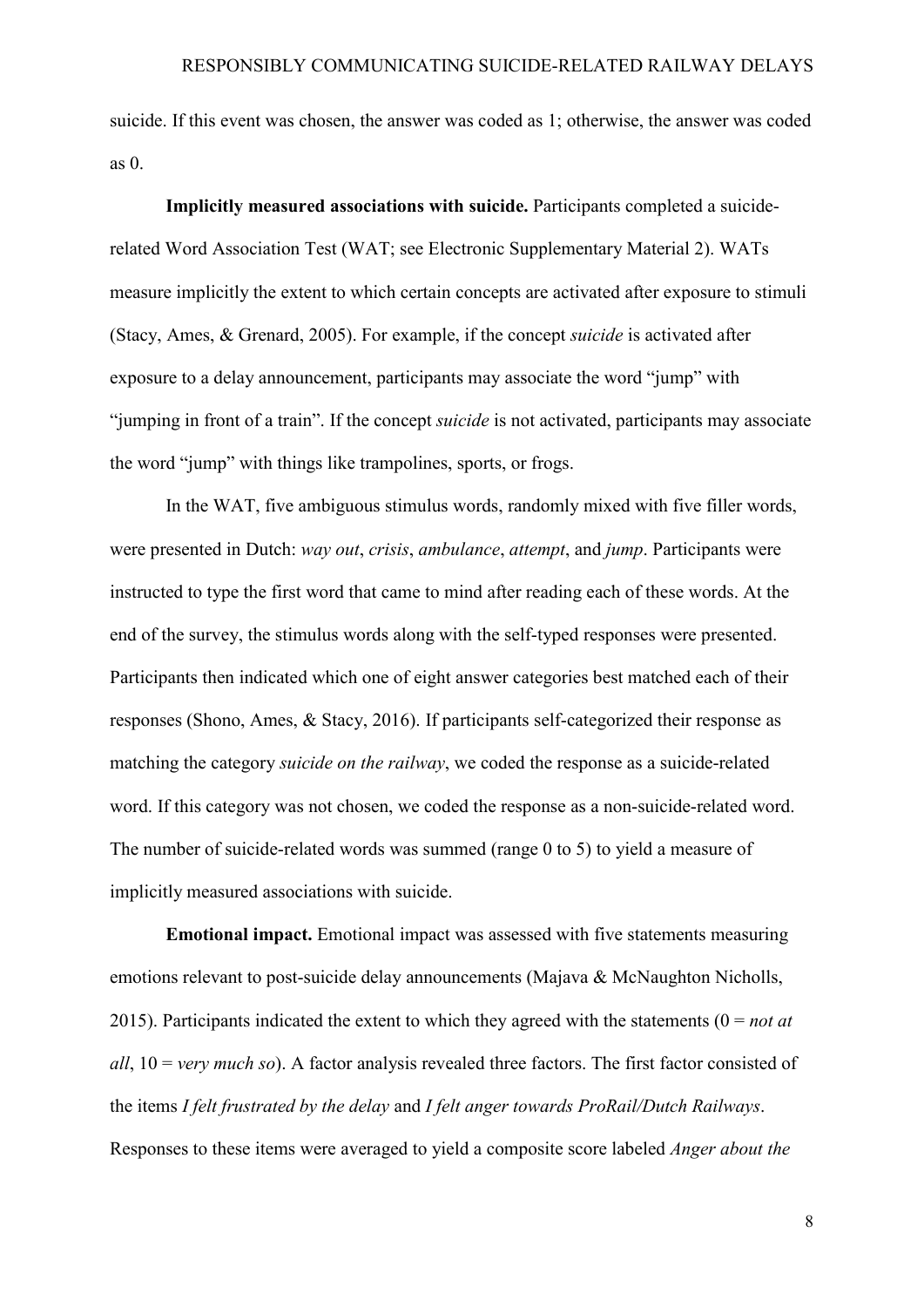*delay* (Cronbach's *α* = .73). The second factor consisted of the items *I felt sad for the victim* and *The incident affected me*. Responses to these items were averaged to yield a composite score labeled *Sadness about the incident* (*α* = .81). The last item *I felt anger toward the victim* was included as a single-item measure *Anger toward the victim*.

**Announcement appreciation***.* Participants indicated on a scale whether the announcement was unclear (score = 0) vs. clear (10), dishonest (0) vs. honest (10), not trustworthy (0) vs. trustworthy (10), and not informative (0) vs. informative (10). Factor analysis showed that these four items formed one factor. We therefore averaged them to yield one composite announcement appreciation score ( $\alpha$  = .85).

## **Statistical Analyses**

We conducted a three-way loglinear analysis to explore whether the type of delay announcements and level of personal relevance were associated with explicitly measured associations with suicide (categorical outcome variable). For the other continuous outcome variables, a 3 (announcements) by 2 (levels of personal relevance) factorial ANOVA was performed. If the assumptions of these tests could not be met, bootstrapping procedures were performed (1000 bootstraps). All analyses were performed using IBM SPSS, version 22.

## **Results**

## **Sample**

A total of 898 surveys were completed. We excluded surveys from individuals who completed the survey more than once (63 surveys). Also, we excluded individuals who failed at least one of the manipulation checks (171 respondents). The data of the remaining individuals ( $N = 664$ ) were analyzed in this study.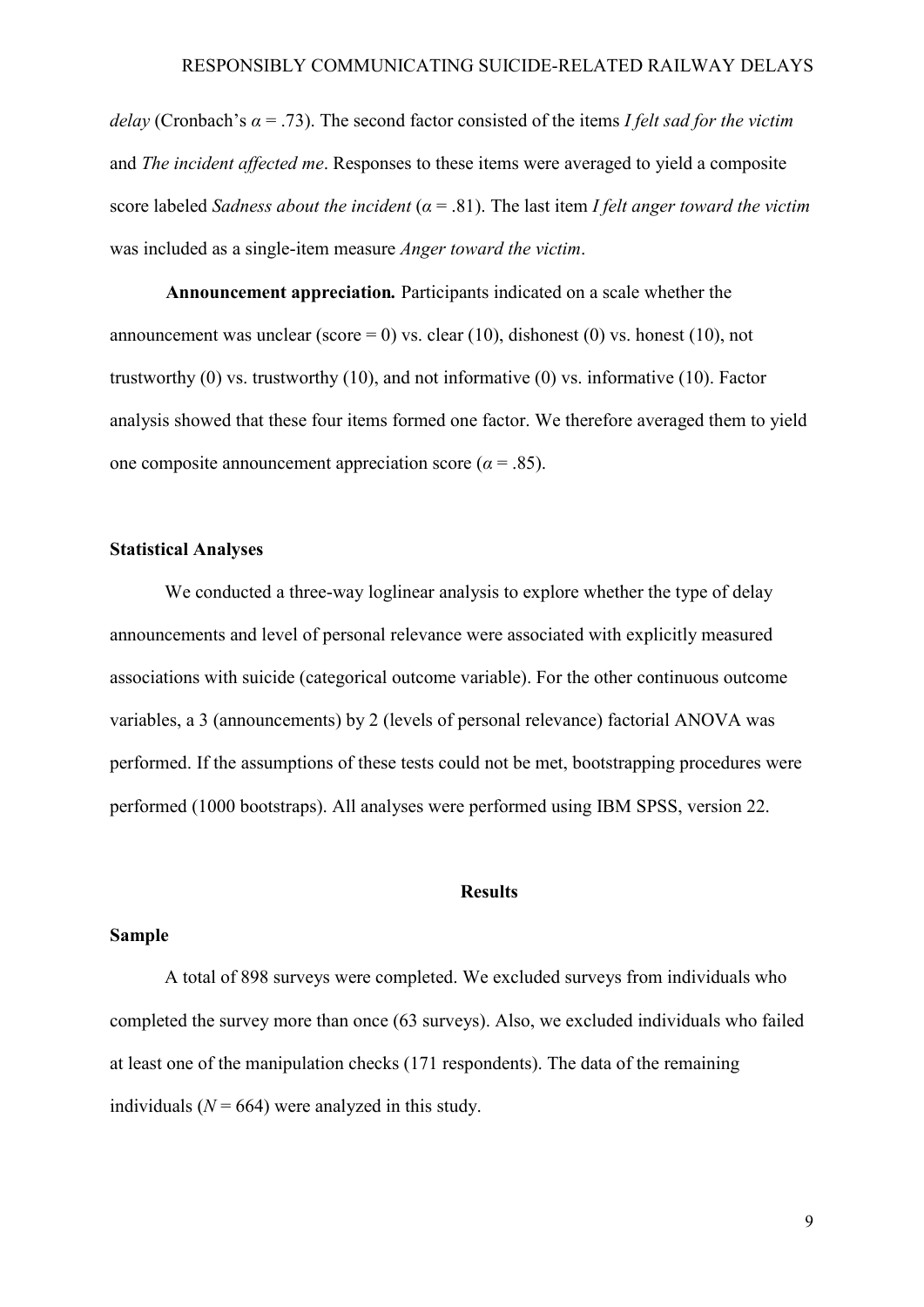The sample consisted of 272 females and 282 males, and 110 participants did not specify their gender. Age was unknown for 181 participants. The 483 participants who did report their age had a mean age of  $47.72$  years  $(SD = 15.96)$ .

# **Explicitly Measured Associations with Suicide**

The loglinear analysis showed that three-way interactions were not significant, but the two-way interaction delay announcement by explicitly measured associations with suicide was significant ( $\chi^2$  (7) = 305.67, *p* < .001). To break down this effect, a separate chi-square test was performed on delay announcement and explicitly measured associations with suicide. This test confirmed a significant association ( $\chi^2$  (2) = 274.40, *p* < .001). The odds ratios showed that the odds of respondents indicating suicide as the most probable cause of the delay were 9.1 times higher after exposure to the *collision with a person* announcement than after *emergency services*, and 57.3 times higher than after *collision with an animal*. These results support H1.

The loglinear analysis showed that the two-way interaction of personal relevance of the delay by explicitly measured associations was not significant. H3 is not supported by this finding.

# **Implicitly Measured Associations with Suicide**

Detailed results on the following analyses are presented in Table 2. There was no significant main effect of announcement type or personal relevance on the number of suiciderelated words measured by the WAT. Neither H1 nor H3 is supported by these findings.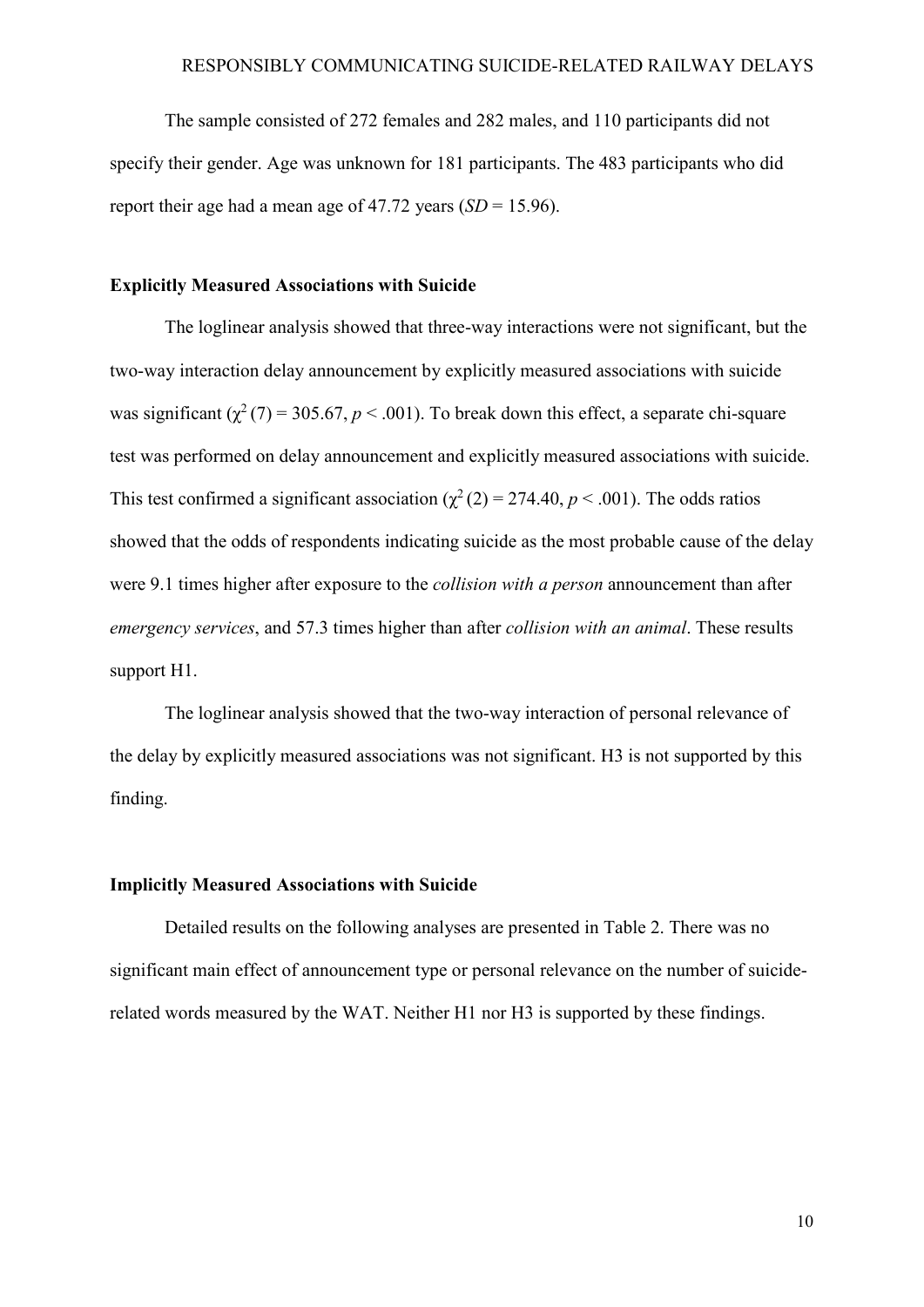#### Table 2

|  |  |  |  | Means (M), Standard Deviations (SD), and Test of Between-Subjects Effects for the Continuous Outcome Variables |
|--|--|--|--|----------------------------------------------------------------------------------------------------------------|
|--|--|--|--|----------------------------------------------------------------------------------------------------------------|

|                                                            | Delay announcement                                                                      |                                      |                                                                                | Level of personal relevance<br>of the delay |                                                                                     | Delay announcement      |
|------------------------------------------------------------|-----------------------------------------------------------------------------------------|--------------------------------------|--------------------------------------------------------------------------------|---------------------------------------------|-------------------------------------------------------------------------------------|-------------------------|
|                                                            | Collision with<br>a person<br>$(n = 225)$                                               | Emergency<br>services<br>$(n = 191)$ | Collision with<br>an animal<br>$(n = 248)$                                     | Relevant<br>$(n = 320)$                     | Not relevant<br>$(n = 344)$                                                         | X<br>personal relevance |
| Implicitly measured associations with suicide*             |                                                                                         |                                      |                                                                                |                                             |                                                                                     |                         |
| $M(SD)$ <sup>**</sup>                                      | $1.19^{\circ}$ (1.00)                                                                   | $1.14^a(1.02)$                       | $1.01a$ (0.95)                                                                 | $1.16^{\rm a}$ (0.99)                       | $1.06^{\mathrm{a}}(0.98)$                                                           |                         |
| Test of between-subjects effects                           | $SS = 4.14$ , $df = 2$ , $MS = 2.07$ ,<br>$F = 2.14, p = .12, \eta^2 = .006$            |                                      | $SS = 2.03$ , $df = 1$ , $MS = 2.03$ ,<br>$F = 2.10, p = .15, \eta^2 = .003$   |                                             | $SS = 2.83$ , $df = 2$ , $MS = 1.42$ ,<br>$F = 1.46$ , $p = .23$ , $\eta^2 = .004$  |                         |
| Anger about the delay***                                   |                                                                                         |                                      |                                                                                |                                             |                                                                                     |                         |
| M(SD)                                                      | 3.53 <sup>b</sup> (2.45)                                                                | $3.95^{ab}$ (2.59)                   | $4.05^{\rm a}$ (2.90)                                                          | $4.89^{\circ}$ (2.23)                       | $2.87b$ (2.68)                                                                      |                         |
| Test of between-subjects effects                           | $SS = 43.17$ , $df = 2$ , $MS = 21.59$ ,<br>$F = 3.56, p = .03, \eta^2 = .011$          |                                      | $SS = 692.80, df = 1, MS = 692.80,$<br>$F = 114.25, p < .001, \eta^2 = .148$   |                                             | $SS = 12.69$ , $df = 2$ , $MS = 6.35$ , $F =$<br>1.05, $p = .35$ , $n^2 = .003$     |                         |
| Sadness about the incident***                              |                                                                                         |                                      |                                                                                |                                             |                                                                                     |                         |
| M(SD)                                                      | $4.74^{\mathrm{a}}$ $(2.77)$                                                            | $4.35^{ab}$ (2.82)                   | 3.89 <sup>b</sup> (2.59)                                                       | $4.52^{\rm a}(2.69)$                        | $4.11a$ (2.77)                                                                      |                         |
| Test of between-subjects effects                           | $SS = 83.26$ , $df = 2$ , $MS = 41.63$ ,<br>$F = 5.67, p < 0.01, \eta^2 = 0.017$        |                                      | $SS = 20.86$ , $df = 1$ , $MS = 20.86$ ,<br>$F = 2.84, p = .09, \eta^2 = .004$ |                                             | $SS = 24.28$ , $df = 2$ , $MS = 12.14$ , $F =$<br>1.65, $p = .19$ , $\eta^2 = .005$ |                         |
| Anger toward the victim***                                 |                                                                                         |                                      |                                                                                |                                             |                                                                                     |                         |
| M(SD)                                                      | $3.66^{\rm a}$ (2.98)                                                                   | $2.22^b(2.57)$                       | $2.05^b(2.52)$                                                                 | $2.93(2.82)^a$                              | $2.38b$ (2.75)                                                                      |                         |
| Test of between-subjects effects                           | $SS = 344.57$ , $df = 2$ , $MS = 172.29$ ,<br>$F = 23.83$ , $p < 0.001$ , $p^2 = 0.068$ |                                      | $SS = 46.90$ , $df = 1$ , $MS = 46.90$ ,<br>$F = 6.49, p = .01, \eta^2 = .010$ |                                             | $SS = 13.67$ , $df = 2$ , $MS = 6.84$ ,<br>$F = 0.95$ , $p = .39$ , $p^2 = .003$    |                         |
| Announcement appreciation***                               |                                                                                         |                                      |                                                                                |                                             |                                                                                     |                         |
| M(SD)                                                      | $8.08^{\rm a}$ (1.84)                                                                   | $5.89^b(2.32)$                       | $7.74a$ (1.90)                                                                 |                                             |                                                                                     |                         |
| Test of between-subjects effects                           | $SS = 562.76$ , $df = 2$ , $MS = 281.38$ ,<br>$F = 69.58, p < 0.001, \eta^2 = 0.174$    |                                      |                                                                                |                                             |                                                                                     |                         |
| <i>Note.</i> $SD = SS = sum of squares, MS = mean square.$ |                                                                                         |                                      |                                                                                |                                             |                                                                                     |                         |

 $*$  Range 0–5.

\*\* Means of levels within the same independent variable that do not share the same superscript differ at  $p < 0.05$ .

\*\*\* Range 0-10.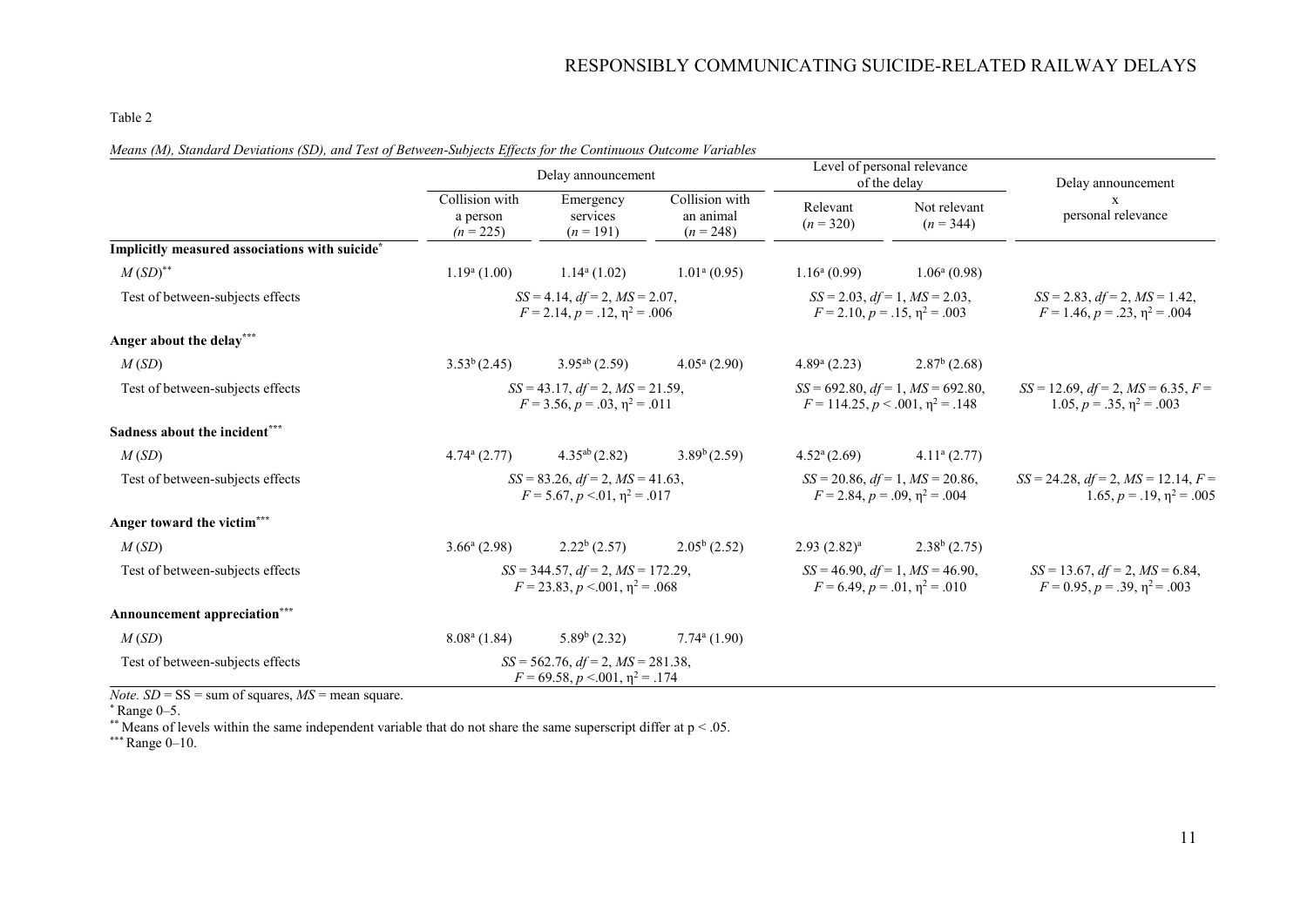# **Anger About the Delay**

There was a significant main effect of delay announcement on anger about the delay. *Post hoc* tests showed that anger about the delay was significantly lower in the *collision with a person condition* ( $M = 3.53$ ) than in the *collision with an animal condition* ( $M = 4.05$ ). The other contrasts in delay announcements showed no significant differences. This result does not support H2.

There was a significant main effect of personal relevance on anger about the delay. In line with H3, anger about the delay was significantly lower  $(M = 2.87)$  when the imagined delay was not personally relevant than when it was  $(M = 4.89)$ .

#### **Sadness About the Incident**

There was a significant main effect of announcement on sadness about the incident. *Post hoc* tests showed more sadness in the *collision with a person* condition (*M =* 4.74) than in the *collision with an animal* condition (*M =* 3.89). This partly supports H2, as the other contrasts in delay announcements showed no significant differences.

We found no significant main effect of personal relevance on sadness about the incident. This does not support H3.

## **Anger Toward the Victim**

There was a significant main effect of announcement on anger toward the victim. *Post hoc* tests showed that anger toward the victim was significantly higher in the *collision with a person condition* ( $M = 3.66$ ) than in the *emergency service condition* ( $M = 2.22$ ) and the *collision with an animal* condition (*M =* 2.05). This result supports H2. There was no significant difference in anger toward the victim between the *emergency services* and the *collision with an animal* condition.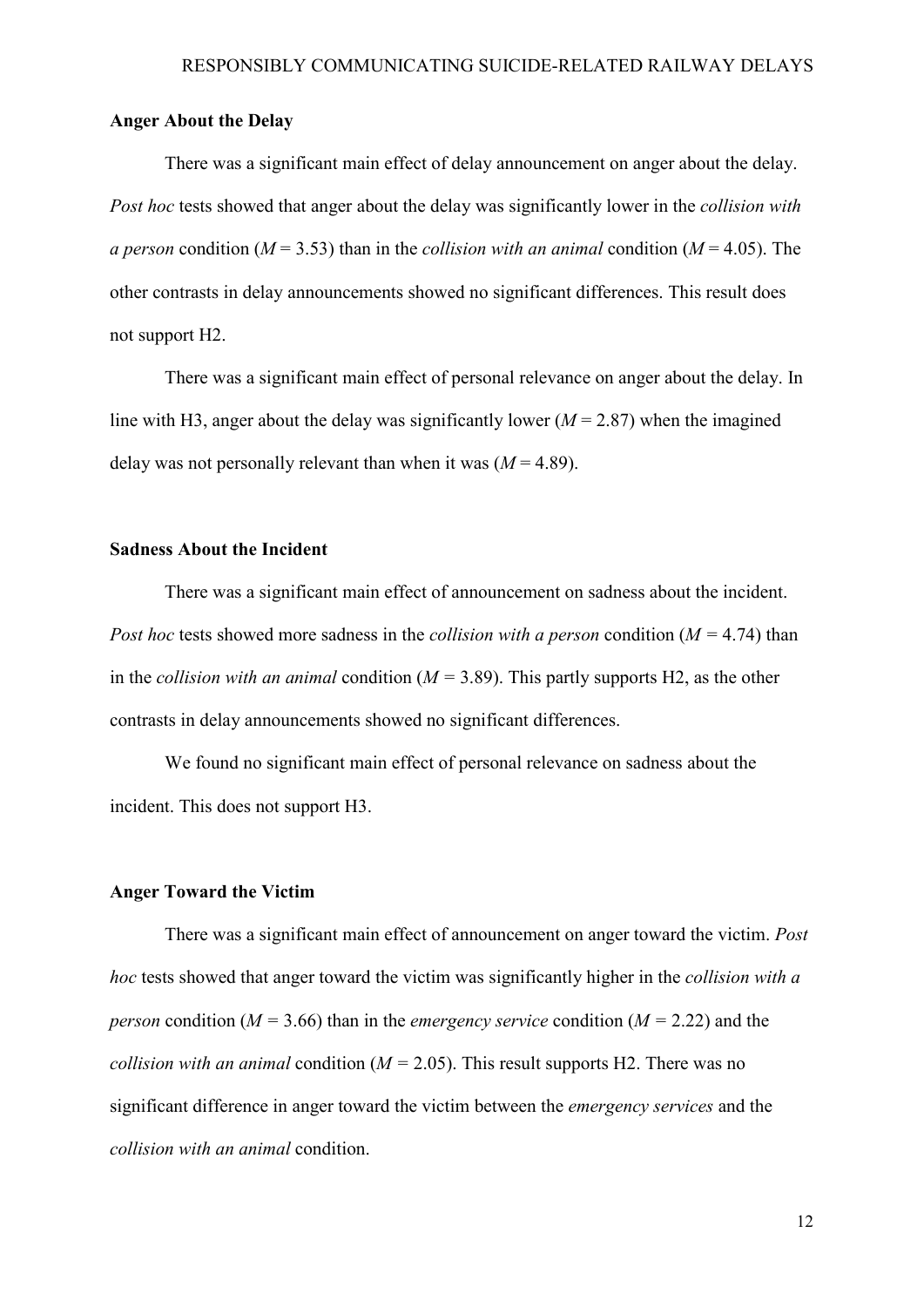There was a significant main effect of personal relevance of the delay on anger toward the victim. In line with H3, anger towards the victim was significantly lower  $(M = 2.38)$  when the imagined delay was not personally relevant than when it was  $(M = 2.93)$ .

#### **Announcement Appreciation**

There was a significant main effect of announcement on announcement appreciation. *Post hoc* tests showed that announcement appreciation was higher in the *collision with a person condition* ( $M = 8.08$ ) than in the *emergency services condition* ( $M = 5.89$ ). Announcement appreciation was also significantly higher in the *collision with an animal* (*M* = 7.74) condition than in the *emergency services* condition. These results support H4. There was no significant difference in announcement appreciation between the *collision with a person* and the *collision with an animal* condition.

## **Discussion**

We compared the effect of the railway delay announcements *collision with a person*, *emergency services*, and a control announcement (*collision with an animal*) on associations with suicide and on emotional impact.

First, the study showed that after the *collision with a person* announcement, participants were 9.1 times more likely to indicate that suicide was the most probable cause of the delay than after the *emergency services* announcement*.* This is in line with previous research (Majava & McNaughton Nicholls, 2015), where train travelers associated an announcement focusing on emergency services less with suicide than one focusing on collision with a person. Thus, the announcement *collision with a person* conveys the message of suicide by colliding with a train. Therefore, this announcement may contribute to public knowledge about the availability of trains as a means of suicide, which is a risk factor for suicide attempts (Law et al., 2009). The announcement may also contribute to public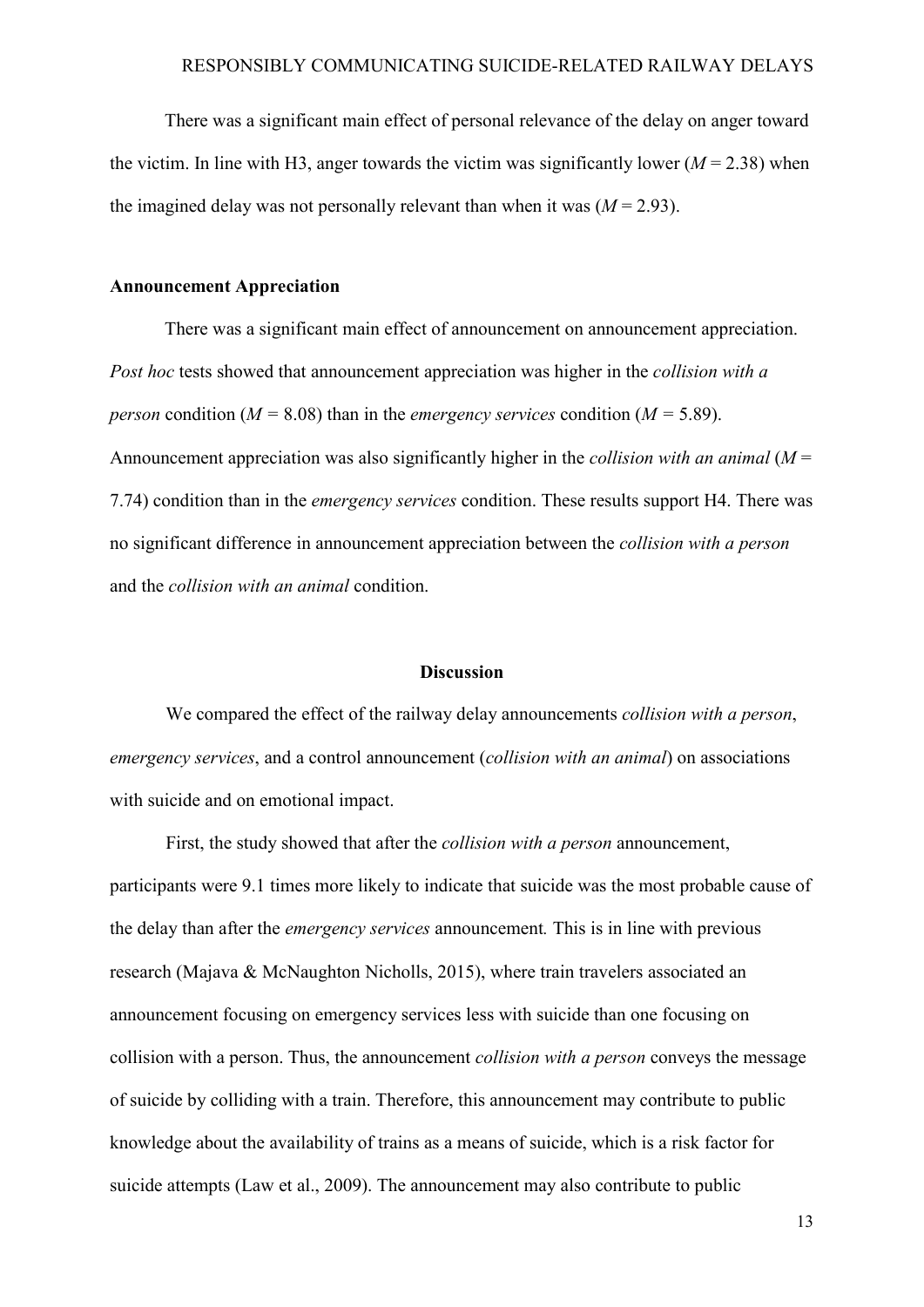perceptions regarding the commonness of suicide by colliding with trains (descriptive norms: Cialdini & Goldstein, 2004). As reducing the availability of highly lethal and commonly used suicide methods has been associated with declines in suicide rates of as much as 30%–50% (Barber & Miller, 2014), this result may encourage railway companies to communicate postsuicide delays to the public by broadcasting announcements that do not imply suicide by colliding with trains. As these delay announcements are communicated through multiple channels besides railway companies, such as local news websites and radio broadcasts, they may stimulate responsible reporting about suicide on a larger scale too. In addition, and also in line with guidelines for media reporting (Sinyor et al., 2018; World Health Organization, 2008), information about support services (i.e., a helpline) may be provided if the public experiences negative emotions after exposure to delay announcements.

The second main finding is that participants reported more anger toward the victim after *collision with a person* than after *emergency services*, although the emotional impact of both announcements was low. Potentially, *emergency services* emphasizes the involvement of emergency services in a delay-causing incident, whereas *collision with a person* emphasizes the involvement of an individual. This may explain why more anger toward the victim was reported after *collision with a person*.

The third main finding is that personal relevance of the delay did not influence implicitly and explicitly measured associations with suicide. This suggests that the concept of suicide may be unnecessarily triggered in individuals for whom the delay announcement is not personally relevant. Therefore, if railway companies want to minimize the number of persons forming associations with suicide, they should refrain from communicating *collision with a person* to those individuals who are not directly affected by the delay.

The fourth main finding is that, although participants appreciated both announcements positively, they appreciated *collision with a person* significantly better than *emergency* 

14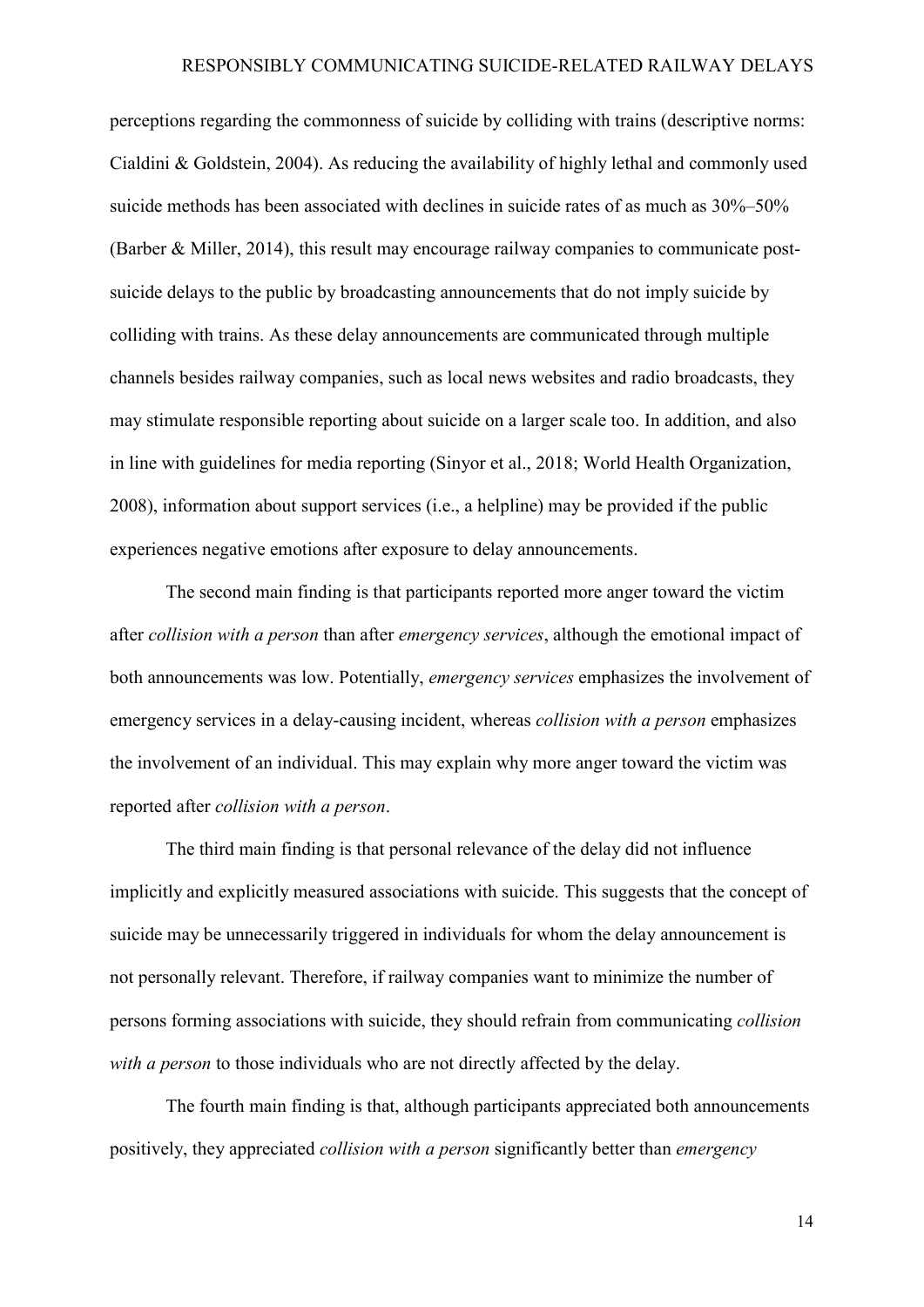*services*. Perhaps participants considered *collision with a person* to be a more transparent announcement. Although *emergency services* was appreciated less, it did not evoke more anger about the delay.

Although the study provided interesting insights, the external validity of the study may be limited. The online experiment may have reflected a real-life train delay situation only to a limited extent. This would explain why participants' emotions were generally low and why the WAT yielded only one suicide-related word on average. In real-life situations, train travelers might have stronger emotions and implicit associations with suicide after exposure to *collision with a person*. Future research could investigate the impact of the different delay announcements in real-life situations.

## **Conclusion**

From the perspective of suicide prevention, the *emergency services* announcement may be a more appropriate announcement for suicide-related train delays than the *collision with a person* delay announcement. Although train travelers may be more appreciative of the *collision with a person* announcement, *emergency services* provokes fewer associations with suicide and less anger toward the victim.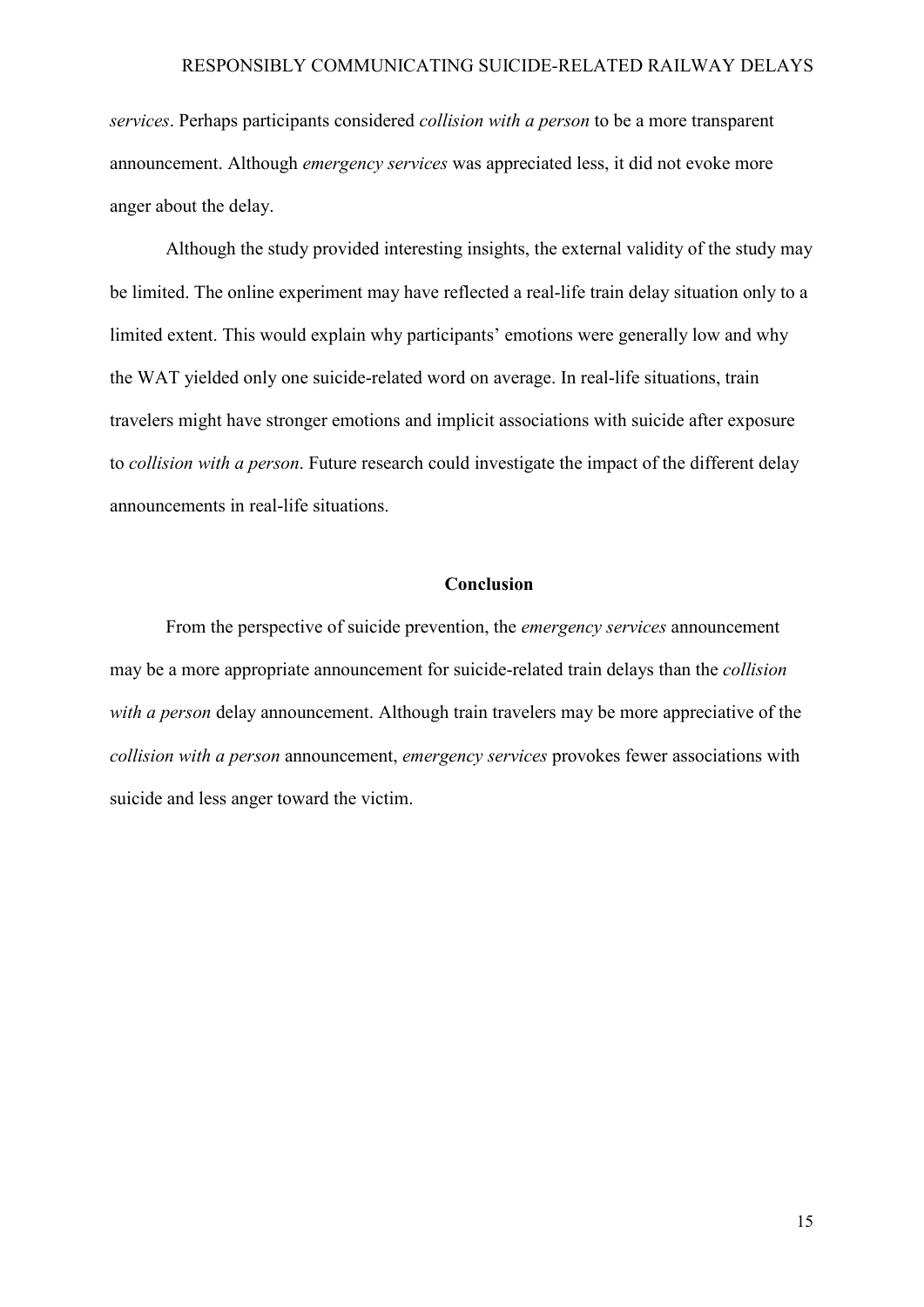#### **References**

- Barber, C. W., & Miller, M. J. (2014). Reducing a suicidal person's access to lethal means of suicide. *American Journal of Preventive Medicine*, *47*(3), S264–S272. https://doi.org/10.1016/j.amepre.2014.05.028
- CBS (Central Agency for Statistics) (2018). Retrieved from: https://www.cbs.nl/nlnl/nieuws/2018/27/1-917-zelfdodingen-in-2017
- Chen, Y.-Y., Tsai, C.-W., Biddle, L., Niederkrotenthaler, T., Wu, K. C.-C., & Gunnell, D. (2016). Newspaper reporting and the emergence of charcoal burning suicide in Taiwan: A mixed methods approach. *Journal of Affective Disorders*, *193*, 355–361. https://doi.org/10.1016/j.jad.2015.12.041
- Chen, Y.-Y., Yip, P. S. F., Chan, C. H., Fu, K.-W., Chang, S.-S., Lee, W. J., & Gunnell, D. (2014). The impact of a celebrity's suicide on the introduction and establishment of a new method of suicide in South Korea. *Archives of Suicide Research*, *18*(2), 221–226. https://doi.org/10.1080/13811118.2013.824840
- Cialdini, R. B., & Goldstein, N. J. (2004). Social influence: Compliance and conformity. *Annual Review of Psychology*, *55*(1), 591–621. https://doi.org/10.1146/annurev.psych.55.090902.142015
- Etzersdorfer, E., & Sonneck, G. (1998). Preventing suicide by influencing mass-media reporting. The Viennese experience 1980–1996. *Archives of Suicide Research*, *4*(1), 67– 74. https://doi.org/10.1080/13811119808258290
- Gunnell, D., Coope, C., Fearn, V., Wells, C., Chang, S.-S., Hawton, K., & Kapur, N. (2015). Suicide by gases in England and Wales 2001–2011: Evidence of the emergence of new methods of suicide. *Journal of Affective Disorders*, *170*, 190–195.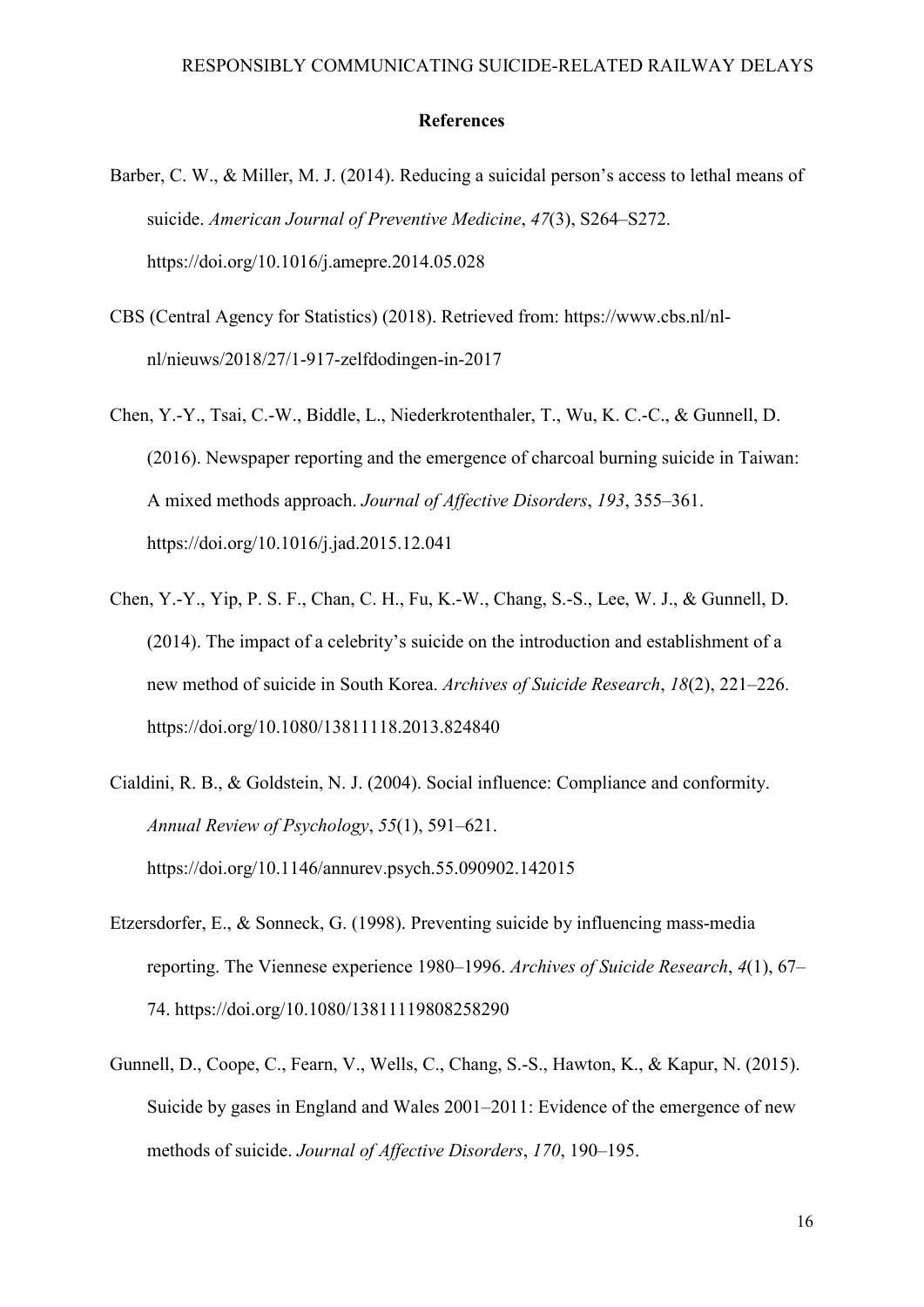https://doi.org/10.1016/j.jad.2014.08.055

- Hawton, K. (2007). Restricting access to methods of suicide. *Crisis*, *28*(S1), 4–9. https://doi.org/10.1027/0227-5910.28.S1.4
- Law, C. K., Yip, P. S. F., Chan, W. S. C., Fu, K.-W., Wong, P. W. C., & Law, Y. W. (2009). Evaluating the effectiveness of barrier installation for preventing railway suicides in Hong Kong. *Journal of Affective Disorders*, *114*(1–3), 254–262. https://doi.org/10.1016/j.jad.2008.07.021
- Majava, E., & McNaughton Nicholls, C. (2015). *Communicating delays caused by suicides on the railway*. London: TransportFocus.
- Petty, R. E., & Cacioppo, J. T. (1986). The elaboration likelihood model of persuasion. *Advances in Experimental Social Psychology*. https://doi.org/10.1016/S0065- 2601(08)60214-2
- ProRail (Dutch organization for infrastructure management) (2018). *Annual Report 2017*. Utrecht: ProRail.
- Shono, Y., Ames, S. L., & Stacy, A. W. (2016). Evaluation of internal validity using modern test theory: Application to word association. *Psychological Assessment*, *28*(2), 194–204. https://doi.org/10.1037/pas0000175
- Sinyor, M., Schaffer, A., Heisel, M. J., Picard, A., Adamson, G., Cheung, C. P., … Sareen, J. (2018). Media guidelines for reporting on suicide: 2017 Update of the Canadian Psychiatric Association policy paper. *Canadian Journal of Psychiatry*, *63*(3). https://doi.org/10.1177/0706743717753147
- Stacy, A. W., Ames, S. L., & Grenard, J. L. (2005). Word association tests of associative memory and implicit processes: Theoretical and assessment issues. In R. W. Wiers & A.